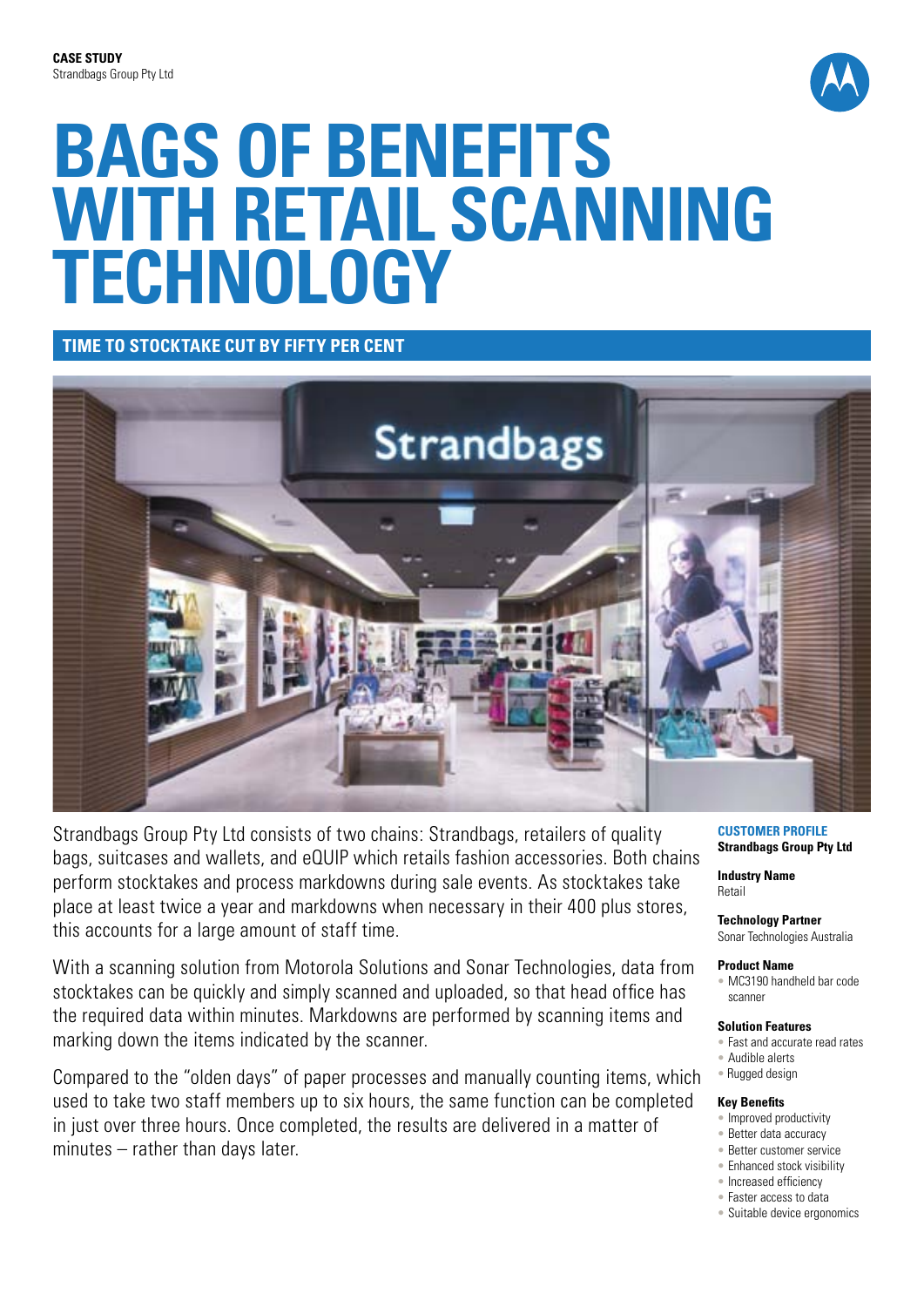

# **THE CHALLENGE**

As one of Australia's largest and most successful specialty retailers, Strandbags have been delivering quality products since 1927. Its stores across Australia and New Zealand stock an extensive range of handbags, suitcases, travel bags, business bags, school bags, backpacks and wallets. eQUIP, a fashion accessories business founded in 2004, is another chain owned by the Strandbags Group.

Strandbags had been using scanning technology for many years, however, a new device was required in both its Strandbags and eQUIP stores for stocktakes and markdowns.

David Munro, group IT manager of Strandbags, says that the experience of working with Sonar Technologies and Motorola had proven very successful in a previous project. The project involved the implementation of stateof-the-art hardware and RF infrastructure at Strandbags' 8500 square metre warehouse, located at Erskine Park in Sydney's west.

"The reason I use Sonar? Reliability. We found that the combination of Sonar Technologies and Motorola was perfect for our needs," says Munro.

"Sonar Technologies was way out in front in terms of information, helpfulness and its association with Motorola. It has always been very supportive of our business. We had a good experience with Sonar through the warehouse system, and it didn't make sense to have the new equipment from a different source to the warehouse," explains Steve Kelly, stock control manager at Strandbags.

## **THE SOLUTION**

Strandbags rolled out the MC3190 handheld bar code scanner, which are used for the two main functions of stocktakes and markdowns. Currently there are 300 devices operating across Strandbags and eQUIP.

The MC3190 handheld bar code scanner provides rapid and simple scanning for the retail or healthcare environment. While retail staff may not subject the

**"Sonar Technologies was way out in front in terms of information, helpfulness and its association with Motorola. It has always been very supportive of our business. We had a good experience with Sonar through the warehouse system, and it didn't make sense to have the new scanners from a different source to the warehouse."**

Steve Kelly, stock control manager, Strandbags Group Pty Ltd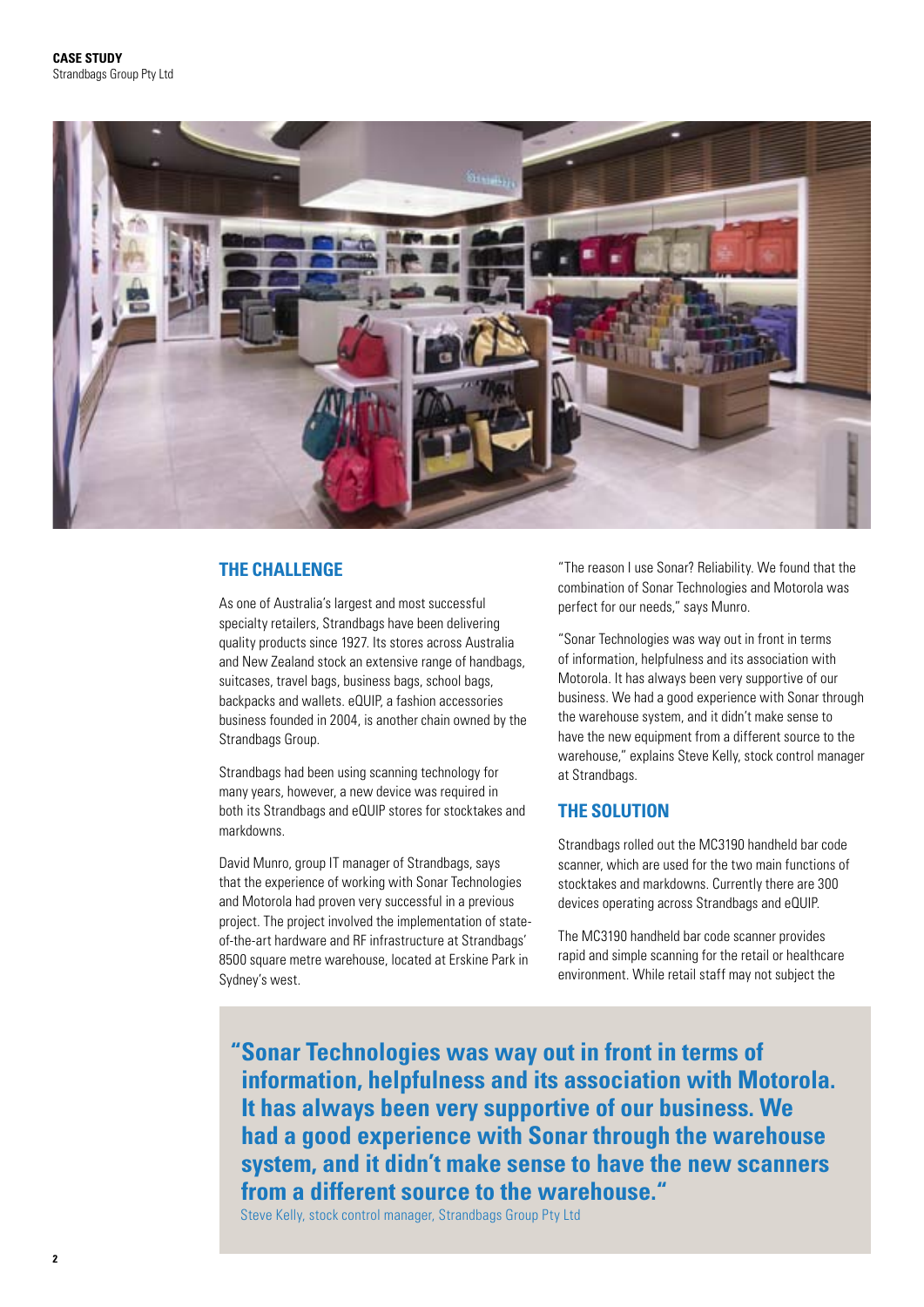**"The data accuracy is now miles in front. We can now guarantee the accuracy of stock on hand, which is important because we work on a replenishment system. Without accurate data, stock on hand can't be replenished accurately which would prevent us from maximising sales. If the system is working from a flawed base, then we are not putting in required stock, or we're sending stock that's actually needed elsewhere."**

Steve Kelly, stock control manager, Strandbags Group Pty Ltd

device to the rough treatment common in the warehouse or transport industries, the device can still withstand the knocks and spills of everyday business.

With a scanning solution in place, staff simply scan the SKU number of every item in the store to carry out a stocktake, and the data is uploaded to head office as soon as the device is connected to the store's point-ofsale (POS) system.

To mark down stock – an event which occurs throughout the year in every store – a staff member will scan items in the store. When the scanner detects a discounted item, an alert tells staff that this item must be marked down.

# **THE BENEFITS**

## **Improved productivity**

Scanning technology has been in place for 13 years at Strandbags, and Kelly describes the technology as a "massive innovation that has revolutionised the process". He says he couldn't imagine going back to "the old way".

The old way means manual processes for both stocktakes and markdowns. Stocktaking used to be a two-person job: one person to read out the SKUs, and the other to write them down. Once this process was finished, the paper lists went to a data processing bureau for data

entry. This added even more delay to the process, before the data was eventually relayed to Strandbags' system to calculate the results.

Kelly compares this process with modern scanning: "Now one person can do it all: they just turn the scanner on and simply scan each item in the store."

"While it's hard to pin down a financial figure I know that with paper it used to take approximately six hours to stocktake. Whereas now we have trimmed this time to just over three hours."

"Because of the benefits we have increased the scanner fleet to enable every store in the company to have a scanner when processing markdowns."

The technology enables staff to spend more time on the sales floor assisting customers and making sales rather than counting merchandise or tracking down items to markdown.

## **Data accuracy**

Scanning provides accurate data, which leads to increased stock visibility, accurate stock levels and reduction of stock being sent to the wrong location.

"Before electronic scanning, you could never guarantee accuracy of the data, as there were mistakes at the store and mistakes at the data processing bureau."